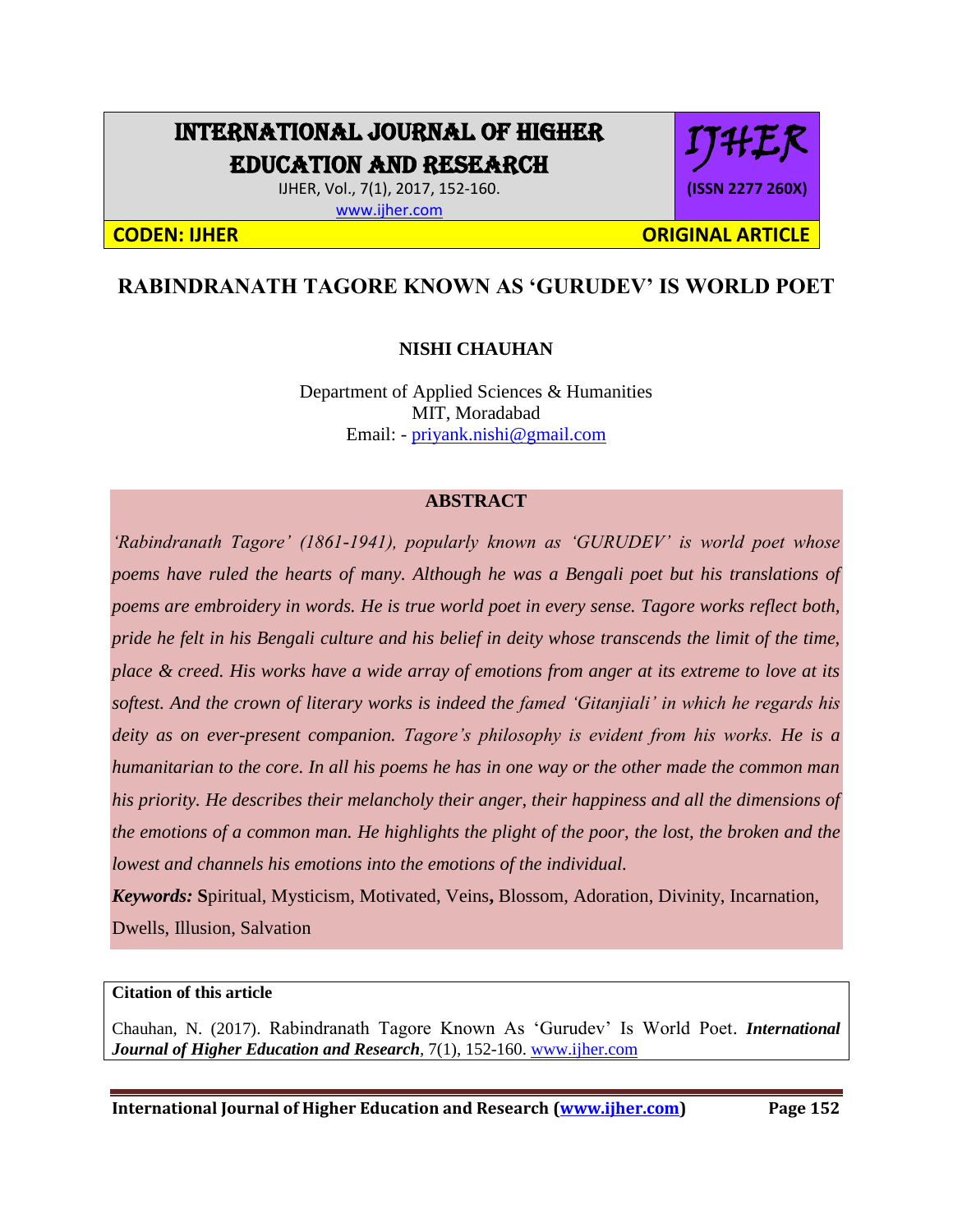Tagore's God is the one who dwells among the poorest, the lowliest and the lost .For him 'work is worship'. His God lives among the common men. One of the line from the 'Gitanjali' says

*"he is there where the tiller is tilling the hard ground and where the path maker is breaking the* 

#### *stones.*

*He is with them in sun and in shower, and his garment is covered with the dust. Put off thy holy mantle and even like him come down on the dusty soil!" (Collected poems 7).*

God he talks about has been humanized to the highest level .He says that to seek the true God we need to look among the deluge of common people.

> *"Come out of thy meditations and leave aside thy flowers and incense! What harm is there if thy clothes become tattered and stained? Meet him and stand by him in toil and in sweat of thy brow." (Collected poem 7).*

Mysticism is also one of the dominant traits of Tagore's work. Many of this works deals with a guest, not for treasure, but for intuition and insight which make the spiritual world visible. The visual of the purest form of the spiritual domain usher one towards the divine that all things ultimately lead to the one spiritual spirit, the supreme one .He talks about the visuals of the divine that frees the souls and channels it towards the supreme divine. This spiritualism frees the soul and uncovers the true dimensional nature of the ultimate self.

His mysticism has a subtle mixture of realism and humanism. He talks fulfillment of life in this world rather than the life after leaving this world. He states through his works that nature, soul and God are the same thing. According to him humanity is the base for developing one's soul and connecting with nature and the divine. His bhakti poems show that his feelings are heavily influenced by the ancient Indian scriptures of Upanishads. He is also motivated by Indian devotional poetry and Bengali vaishnava singers. This influence can be seen in his works in his description of the omnipresent divine spirit. He says that God exist everywhere in natural objects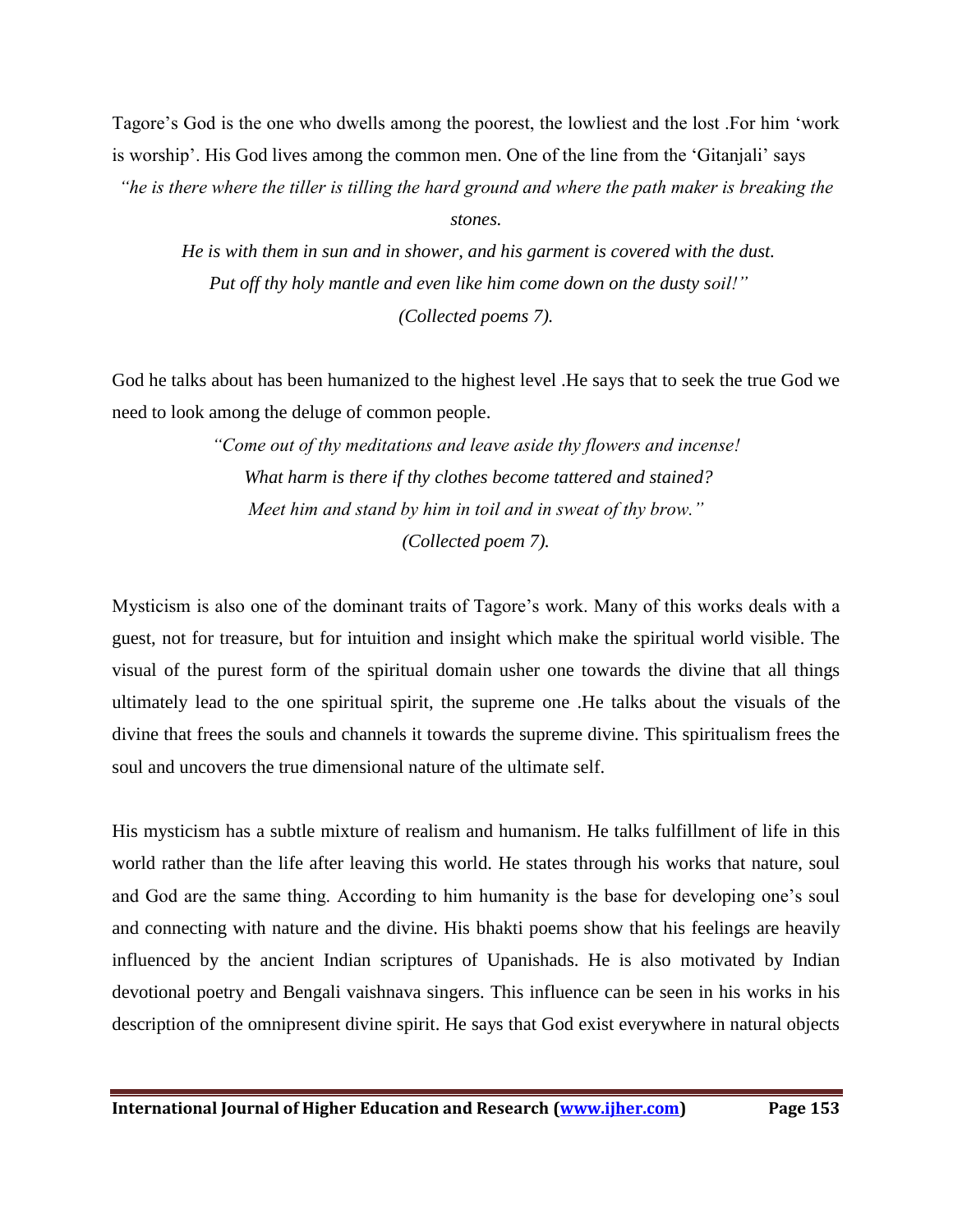things or any other place. He is neither animate non inanimate. Tagore feels the flow of the divine within self and mesmerized is he that is chants thus:

> *"the same stream of life that runs through my veins night and day runs through the world and chances in rhythmic measures.*

It is the same life that shoots in joy through the dust of the earth in numberless blades of grass and breaks into tumultuous waves of leaves and flowers.

It is the same life that is rocked in the ocean-cradle of birth and of death, in ebb and in flow.

*I feel my limbs are made glorious by the touch of this world of life. And my pride is from the life-throb of ages dancing in my blood this moment." (Collected poems 33)*

He becomes one with the divine spirit. This is experienced only by the man who is not bounded by the ego and the duality of this real world. He describes the feeling of this divine occurrence as:

> *"I feel that all the stars shine in me. The world breaks into my life like a flood. The flowers blossom in by body. All the youthfulness of land and water smokes like an incense in my heart; and the breath of all the things placed on my thoughts as on a flute." (Collected poems 217)*

Tagore also goes down along the path of Bhakti and so imbibes the divinity of songs. His inspiration for songs reaches him through the pervading divinity. He sings hoping to be face to face with the divine. He desires for all the disharmony and discord to dissolve so that oneness with the divinity is achieved:

> *"All that is harsh and dissonant in my life melts into one sweet harmony –and my adoration soreds wings like a glad bird on its flight across the sea" (Collected poems 3)*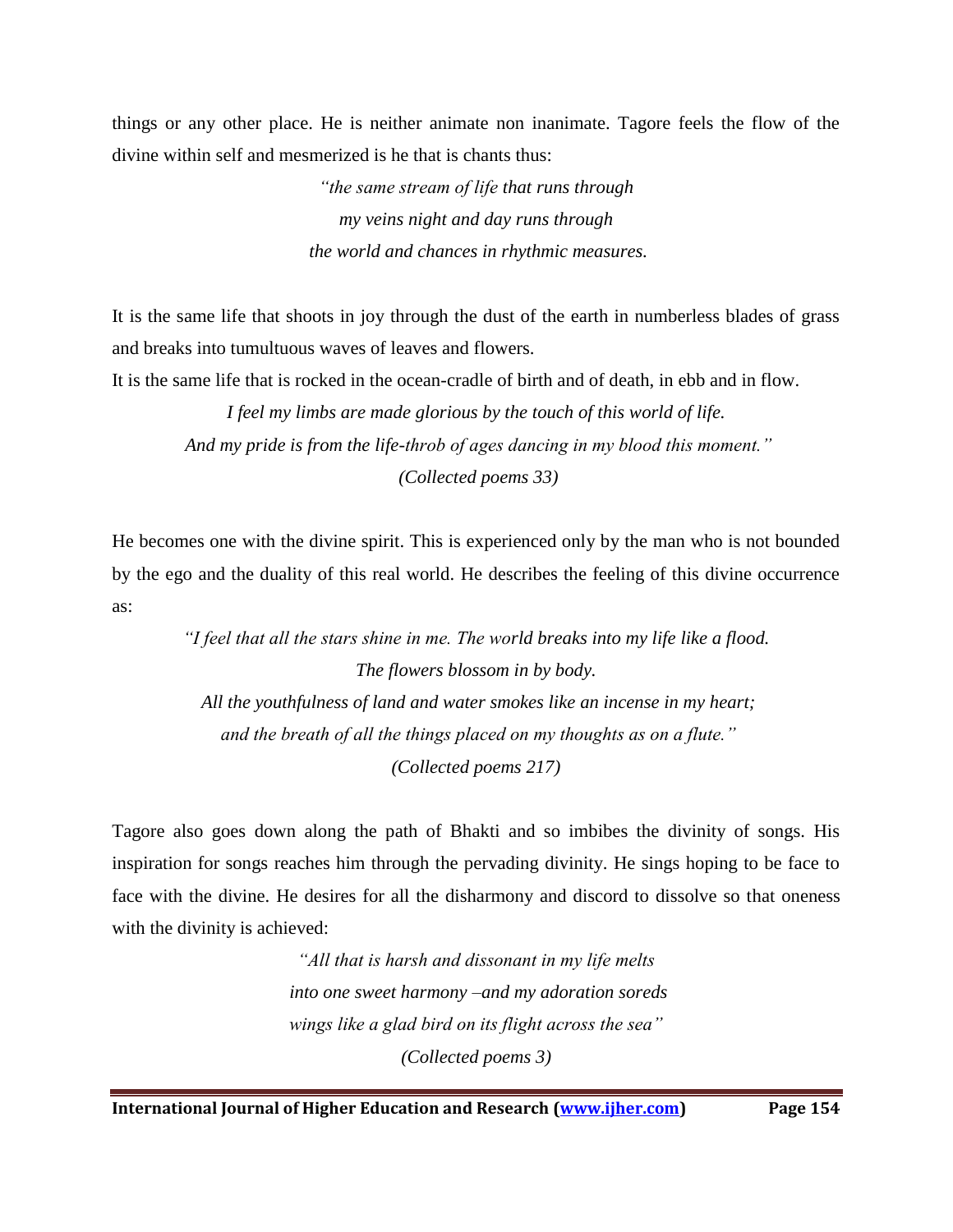He is so indulged in singing that he completely forgets about self and indulges in the divine.

*"I know thou takest pleasure in my singing. I know that only as a singer I came before thy presence. I touch by the edge of the far-spreading wing of my song thy feet which I could never aspire to reach. Drunk with the joy of singing I forget myself and call thee friend who art my lord." (Collected poem 3)*

He describes another way of reaching out to the divinity which is the way of chanting. This way of chanting gives inner peace and strength.

The following excerpt shows the emphasis Tagore puts on chanting.

*"I will utter your name, sitting alone among the shadows of my silent thoughts. I will utter without words, I will utter it without purpose. For I am like a child that calls its mother an hundred times, glad that it can say "Mother"." (Collected poems 216-217)*

Tagore also believes in incarnation. He believes that man comes in the world to play a particular role and *is removed as soon as he completes his role. He reveals this in the following excerpt:*

> *"Thou hast made me endless, such is thy pleasure this frail vesse l thou emptiest again and again, and fillest it ever with fresh life."*

> > *(Collected poem 3)*

He also dwells upon the fact that God lies within the heart of man but as ignorant as man is, he completely neglects it. Man goes in search of God far and wide from scriptures to holy places only to realize that one he is looking for lies within the self. Tagore states the realization as:

> *"The traveller has to knock at every alien door to come his own, and one has to wander through all the outer worlds to reach the inner most shrine at the end.*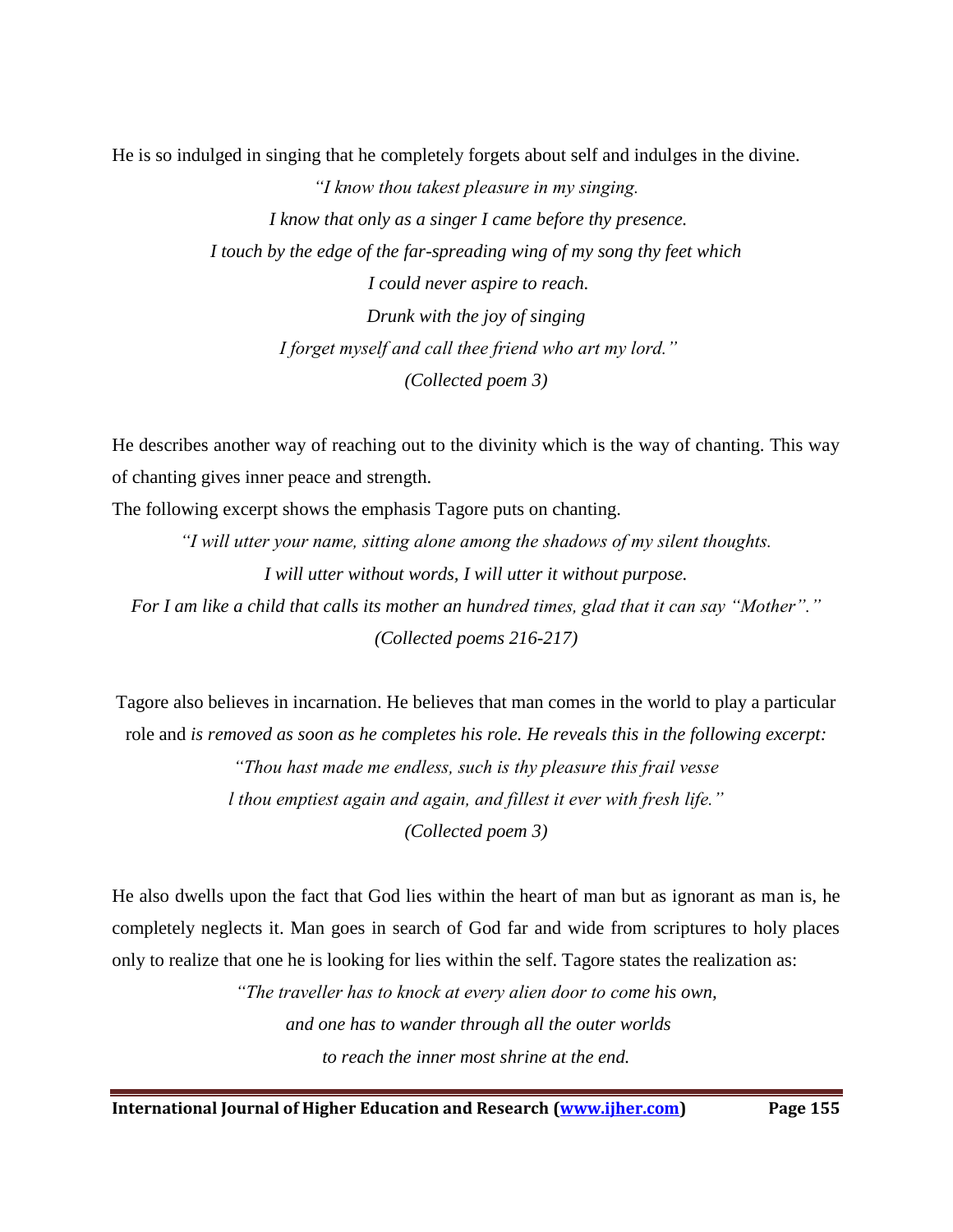My eyes strayed far and wide before I shut them and said 'Here art thou!'

The question and the cry 'Oh, where?' melts into tears of thousand streams and deluge the world with the flood of assurance 'I am!'" (Collected poems 9)

When men realizes this divide truth he achieves self –realization ultimately leading to Godrealization. Tagore has faith in God and hence surrenders himself to Him. He would rather put himself in the hands of God who bears the weight of the entire universal structure. He exhibits his feelings in the following stanza:

> *"o Fool, try to carry thyself upon thy own shoulders! O beggar, to come back at thy own door! Leave all burdens on his hands who can bear all, and never look behind in regret Thy desire at once puts out the light from the lamp it touches with its breath. It is unholy-take not thy gifts through its unclean hands. Accept only what is offered by sacred love" (Collected poems 6)*

The poet goes after false hoped deviating from the real path and thus achieves nothing and thus toils fruitlessly.

> *"From my heart comes out and dances the image of my own desire The gleaming vision flits own I try to clasp it firmly, it includes me and leads me astray I seek what I cannot get, I get what I do not see"*

*(Collected poems 102)*

The ignorance is removed the movement the light of illumination enlightens the heart. The heart must shine and right even in difficulties and dangers and must not quit. The poet connects with the divine and rekindles his heart through divinity.

> *"Light, oh where is the light! Kindle it with the burning fire of desire it thunders and the wind rushes screaming through the void.*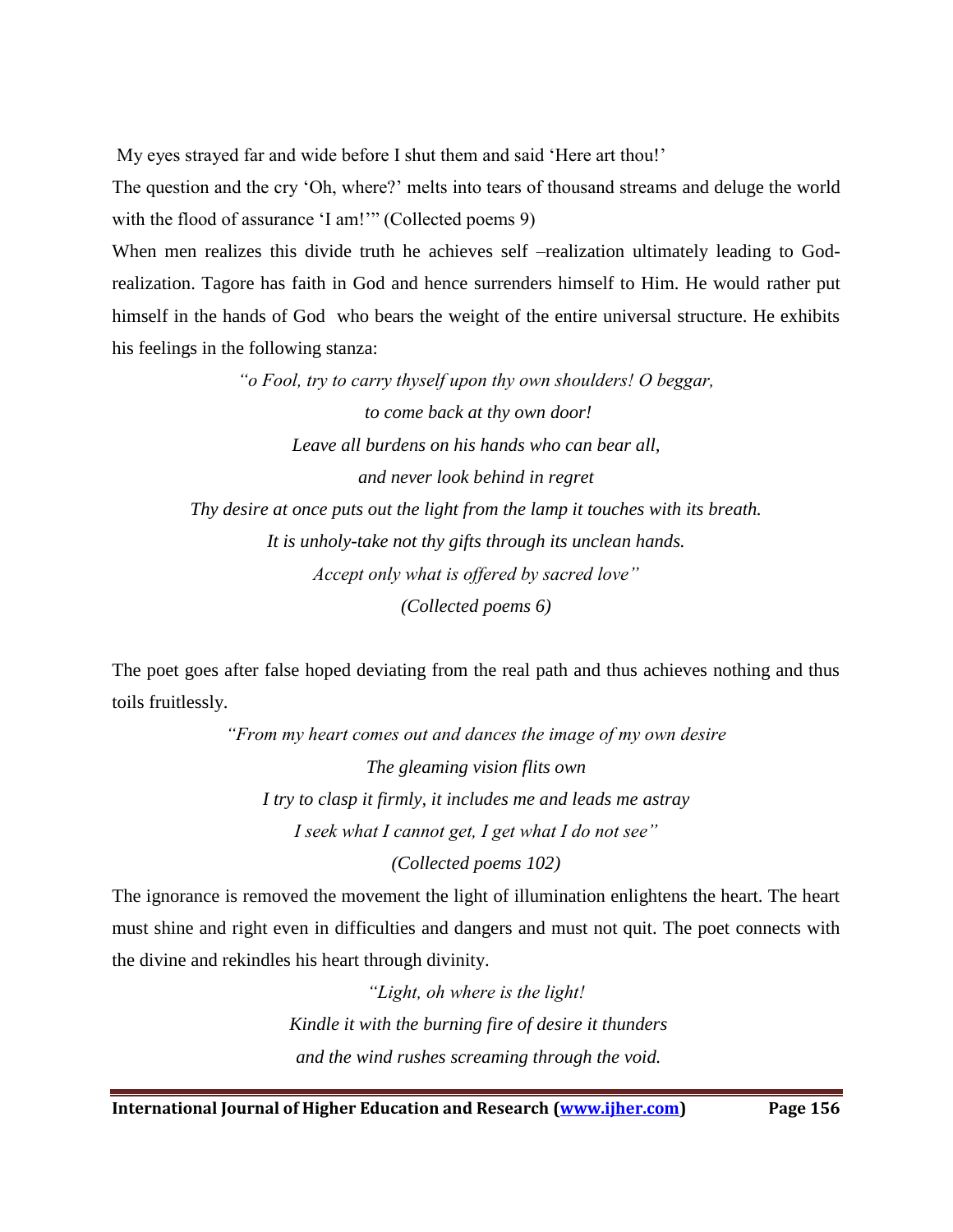*The night is black as a black stone. Let not the hours pass by in the dark. Kindle the lamp with thy life" (Collected poems 13)*

The poet knows the salvation in is through God but is divulged in the illusion of this worldly attachment.

> *"The shroud that covers me is a shroud of dust and death, I hate it, yet hug it in love. My debts are large my failure grate my shame secret and heavy, yet when I come to ask for my good, I quake in fear lest my prayer granted" (Collected poems 13)*

The poet does not completely divulged from materialistic world as he considers them necessary to lead life. He considers life incomplete without them. He believes if God has provided these things then these must be for a higher purpose.

*"My world will light its hundred different with thy flame and plays them before the alter of thy temple.*

> *No I will never shut the door of my senses. The delights of sight and hearing and touch will bear thy light Yes, all my illusions will burn into illumination of joy, and all my desires ripen into fruit of love" Collected poems 35)*

The poet also describes Death as a way that leads to the unification with the supreme one .He consider darkness as the way which illuminates the spirit and ushers it towards the divine. It is light through darkness. The darkness is an eternal way to achieve which most of the time cannot be achieved through other illuminated ways.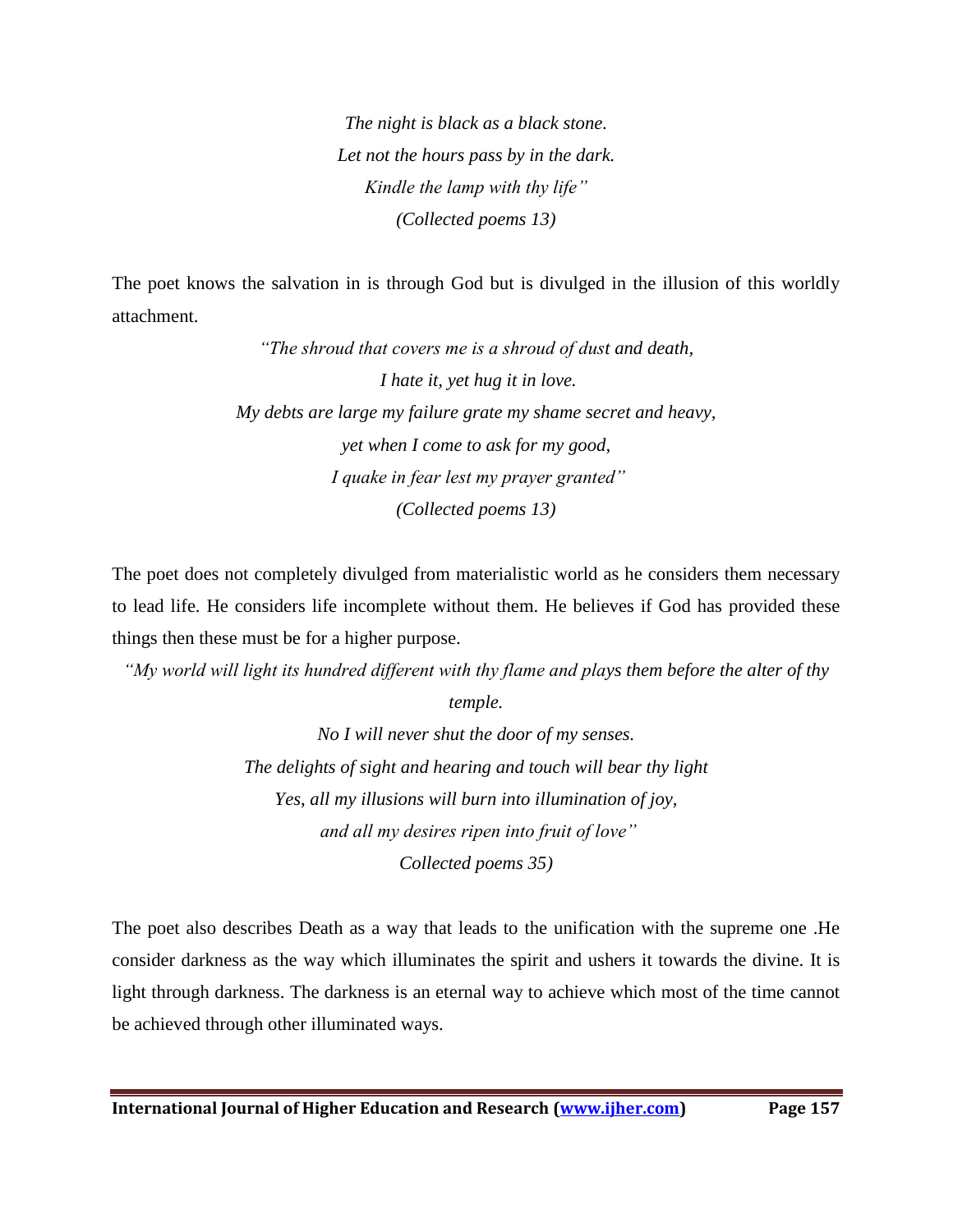Tagore also talks about peace and love. He is consider love to be the most spiritual expression. He also considers love as a source of courage to unravel and reach out to the divinity and also bring out confidence in life.

Tagore consider the entire world as a single entity. He is a mystic and hope for the ultimate enrichment of all. He is a champion of spiritualism. He generates faith within and thrives for the poor, lost men. He embodies the characteristics of a common man .He express his feelings in the form of hints and notations in a mystical form.

He is genuine and brilliant poet of the world who has summed up the entire world in spiritualism. He spreads the concept of love and peace throughout the world and struggles to unite them through his insights. He strives to remove the sufferings of the modern world : tortures, anxiety, war, tensions which have almost destroy the divinity which once was vary prominent within the humans. He is the forerunner of the spiritual attempt to relief this worlds form woes and mould it into a better place. He is the poet of the common man and champion of the poor and lost.

*The Gardener*. – London : Macmillan, 1913

*Sâdhanâ* : *The Realisation of Life*. – London : Macmillan, 1913

*The Crescent Moon* : *Child-Poems*. – London : Macmillan, 1913

*Chitra* : *a Play in One Act*. – London : Macmillan, 1914

*The King of the Dark Chamber*. – London : Macmillan, 1914

*The Post Office* : *a Play* / translated by Devabrata Mukerjea. – London : Macmillan, 1914

*Fruit-Gathering*. – London : Macmillan, 1916

*The Hungry Stones and Other Stories* / Translated from the original Bengali by various writers. – London : Macmillan, 1916

*Stray Birds*. – New York & Toronto : Macmillan, 1916

*My Reminiscences* / translated by Surendranath Tagore. – New York : Macmillan, 1917

*Sacrifice and Other Plays*. – London : Macmillan, 1917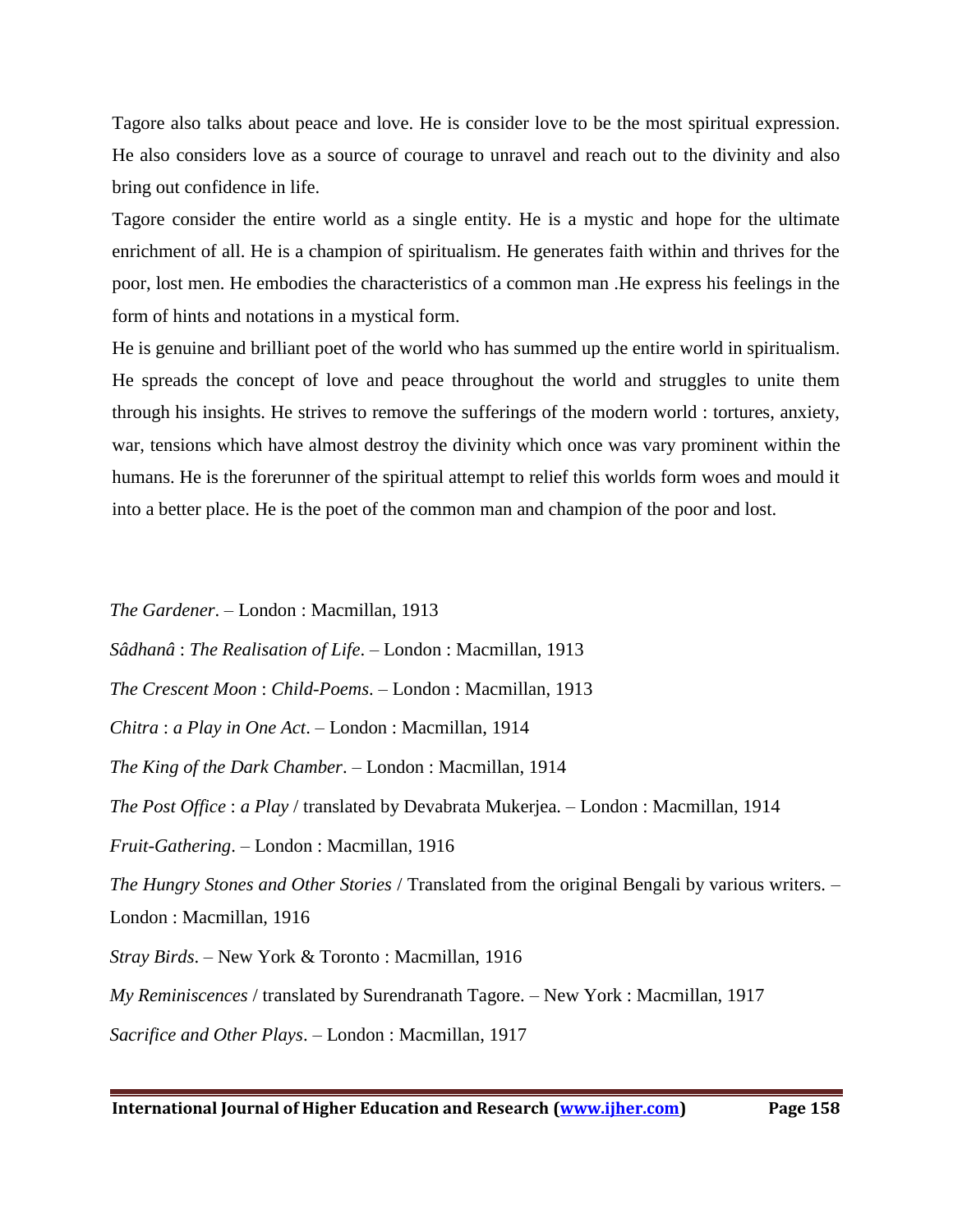*The Cycle of Spring* / translated by Andrews and Nishikanta Sen. – London : Macmillan, 1917

*Nationalism*. – London : Macmillan, 1917

*Personality* : *Lectures Delivered in America*. – London : Macmillan, 1917

*Lover's Gift and Crossing*. – London : Macmillan, 1918

*Mashi and Other Stories* / Translated from the original Bengali by various writers. – London : Macmillan, 1918

*The Parrot's Training*. – Calcutta : Simla, Thacker, Spink, 1918

*The Home and the World* / translated by Surendranath Tagore, translation revised by Rabindranath Tagore. – London : Macmillan, 1919

*The Fugitive*. – London : Macmillan, 1921

*The Wreck*. – London : Macmillan, 1921

*Creative Unity*. – London : Macmillan, 1922

*The Curse at Farewell* / translated by Edward Thompson. – London : Harrap, 1924

*Gora*. – London : Macmillan, 1924

#### **Works Cited:**

*Talks in China* : *Lectures Delivered in April and May, 1924*. – Calcutta : Visva-Bharati Book-Shop, 1925

*Red Oleanders* : *A Drama in One Act*. – London : Macmillan, 1925

*Broken Ties and Other Stories*. – London : Macmillan, 1925

*Fireflies*. – New York : Macmillan, 1928

*The Religion of Man* : *Being the Hibbert Lectures for 1930*. – London : Allen & Unwin, 1931

*The Child*. – London : Allen & Unwin, 1931

*The Golden Boat* / translated by Bhabani Bhattacharya. – London : Allen & Unwin, 1932